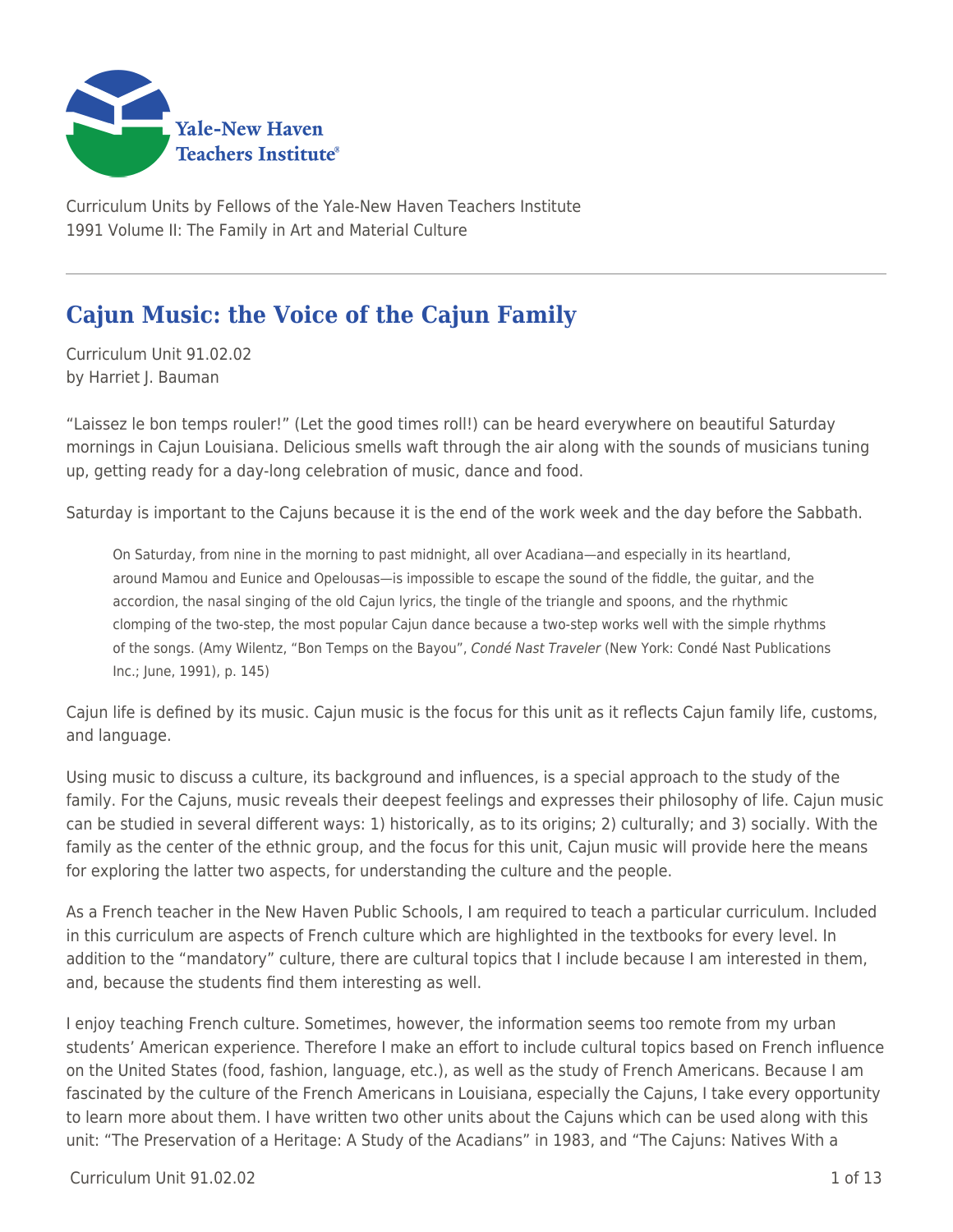Difference!" in 1988.

This unit is designed for French classes in levels 2, 3, and 4. It can be used in a U.S. History class, an American literature class, a music class, and an art history or Humanities class. The unit may take between five and ten weeks, depending on the interest of the students, and the constraints of the curriculum.

In order to learn about Cajun music within the context of its culture, I am using an object analysis approach. Object analysis concentrates on an object from a particular time or culture. In studying the object thoroughly, conclusions about the culture can be reached.

Jules D. Prown, in his article "Mind in Matter: An Introduction to Material Culture Theory and Method," (see Bibliography) describes the three major phases of object analysis as description, deduction, and speculation. In the descriptive phase, the observer is limited to what can be seen in the object itself: its measurements and weight, the materials used, and the ways in which the materials are put together. All decorations, designs, words, and letters are examined. And, as the final step in this phase, "formal analysis" occurs in which the observer describes the object two-dimensionally and three-dimensionally, as well as in terms of color, lights and darks, and texture.

In the deductive phase, the observer uses the information learned in the first phase. He/She interacts with the object and draws some conclusions about the society from which it comes. This phase relies on the observer's senses, and his/her intellectual and emotional responses to the object.

The final phase of object analysis is speculation. In this phase, the observer is required to use his/her imagination in a creative manner to hypothesize about the object. The theories derived from these hypotheses need to be tested through research, so that questions raised from the close observation of the object can be answered satisfactorily.

Music, though not a material object, can be analyzed using Prown's method. The record album cover, the lyrics, and the music itself, all can be studied to provide insight into the Cajun culture.

The album cover can be examined descriptively, deductively, and speculatively as a cultural object. Cultural information can be gleaned from the design of the cover, not only from what is included, but from what is not, as well.

One can study the lyrics of a song in their original form linguistically and grammatically, in translation, and as presented in different versions. The lyrics may be studied historically and culturally. The lyrics provide several lessons for language classes to analyze Cajun French.

The music can be studied historically to learn how it has been influenced. In addition, one can examine the music for its unique qualities—elements that make Cajun music different from other forms of American music.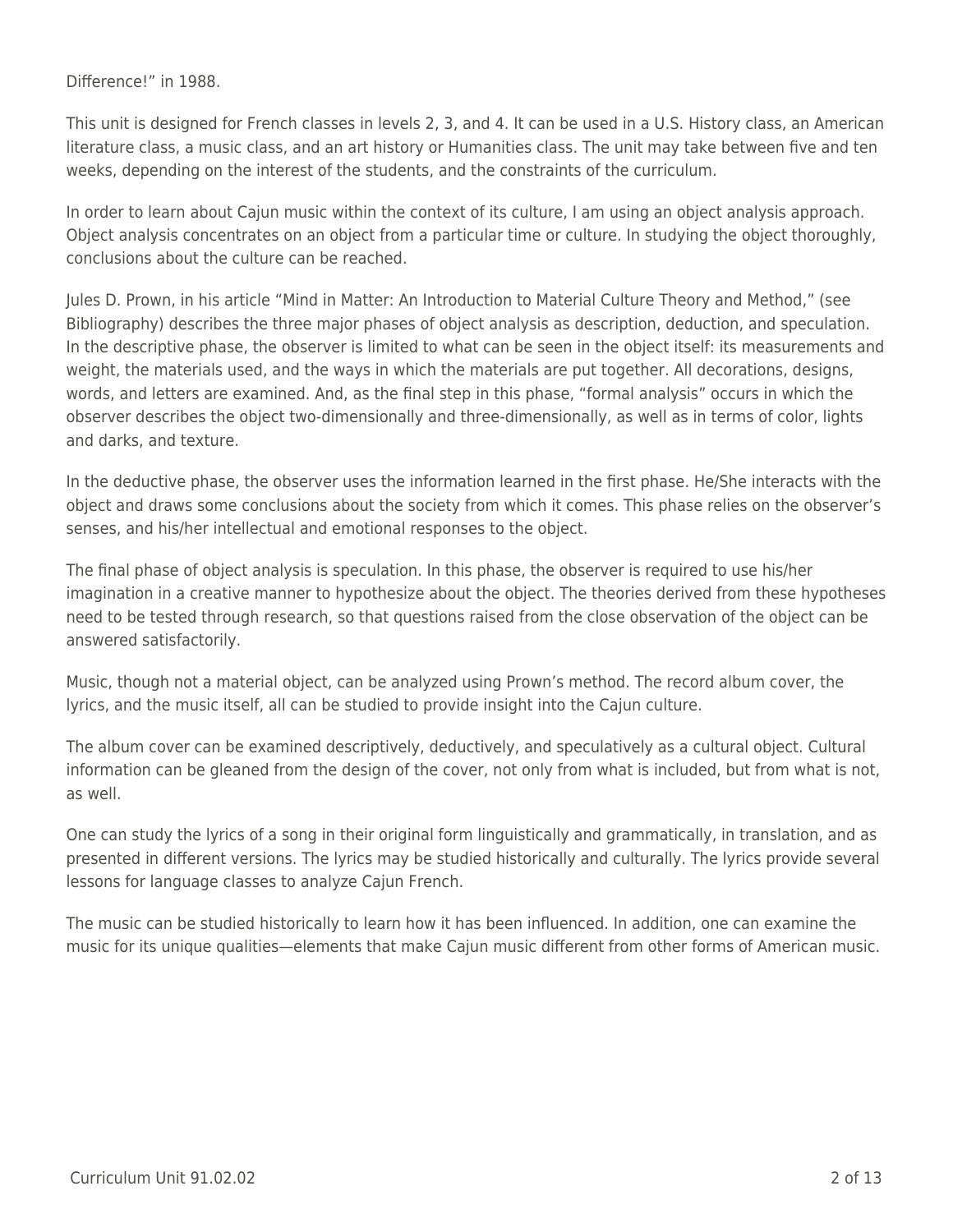- 1. To use the Cajuns and their music to engage an interest in and to learn French.
- 2. To learn about the Cajuns, their customs, work, leisure time, food, and how their music unites them as an ethnic group, with emphasis on the family.
- 
- 3. To learn the history of Cajun music.
- 4. To learn about Cajun music of today.
- 5. To analyze several Cajun songs, using the object analysis method.

### **BACKGROUND INFORMATION**

#### **A Brief History of the Cajuns**

In the 1500's French explorers left France and sailed west to the Bay of Fundy in what is now Nova Scotia, Canada. At first they hunted, trapped, and fished, and lived a rather nomadic existence. In 1605 they founded a town called Port Royal on the northern coast of the Bay of Fundy where they could live in a permanent settlement and farm the land, but continue to hunt and fish.

Because they felt that they had found an "earthly paradise" like Virgil's Arcadia, these settlers started calling themselves "Acadiens" (Acadians). Politically, however, there were problems in paradise. The British and the French were beginning their struggle for domination of the Americas. The Acadians were neutral in this struggle, but because they were French, the British became suspicious of them.

At the same time that the French were settling Acadia (Nova Scotia), other groups of French settlers were establishing themselves in Louisiana. The political situation was getting worse and worse in Acadia, so much so that some of the Acadians began thinking about moving to Louisiana where the French ruled the area securely and the Catholic religion was supreme.

In 1713, Acadia was ceded to the English under the Treaty of Utrecht. The population was entirely French Catholic. The treaty allowed the people to leave the country within one year, with their belongings, or to remain and practice their own religion insofar as British law allowed. (Jacques-Donat Casanova and Armour Landry, America's French Heritage (La Documentation FranCaise and the Quebec Official Publisher, 1976), p. 64)

In 1754 the Mouton family left Acadia for Louisiana. Their move became the first recorded migration of Acadians to Louisiana, and the Moutons became the first "Cajuns" (an Americanization of the word Acadian). In 1755, Governor Charles Lawrence of Nova Scotia formally expelled the Acadians.

This is the central experience of Cajun history and lore. In French it is called 'Le Grand Dérangement,' the great disturbance, in English commonly known as the Expulsion. Between September, 1755 and the end of the year, more than five thousand Acadians were shipped out of their homeland for unknown destinations. Families were separated, often on purpose, by the British, who would put men on one ship and women and children on another.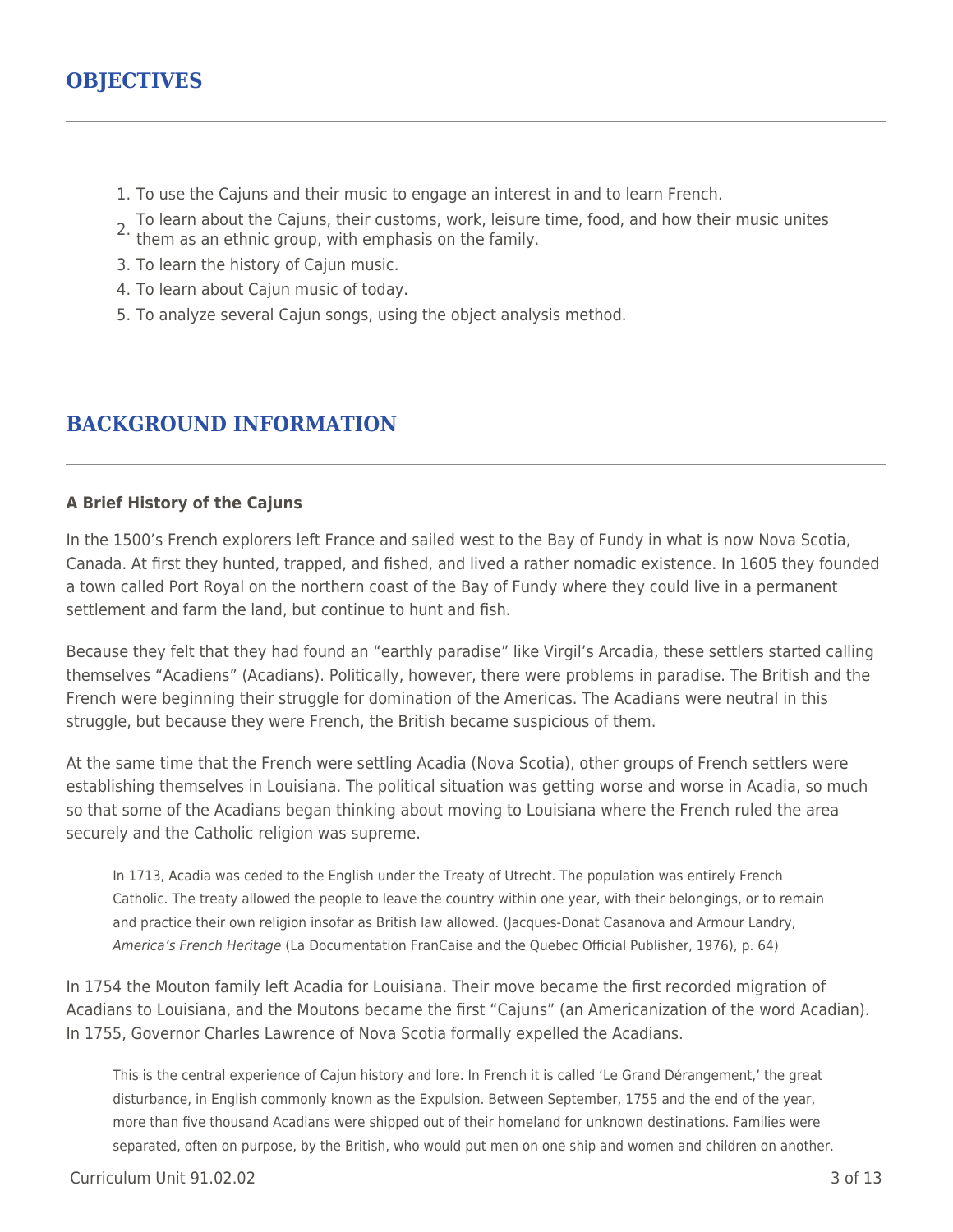The deportation continued in spurts, until almost every single Acadian had been expelled from the land his or her forebears had tamed. (Wilentz, p. 106)

The Acadians were dispersed far and wide. Some went to France or England. Others settled in Massachusetts, Connecticut, New York, Maryland, the Carolinas, or Georgia. Still others ended up in Haiti, Martinique, or Guadeloupe in the French West Indies. It sometimes took many months and even years before the exiles reached Louisiana where the King of France was offering them land for settlement.

When the Acadians finally arrived in Louisiana, they discovered a hostile, disease ridden environment. Even with all the problems they encountered here, they found that the land was rich for farming; there were thick woods teeming with game, and rivers, marshes, and swamps filled with fish of all kinds.

It was hard to starve in the new Acadia, and even if the French Creole planters of New Orleans and its environs did not want to have much to do with the now penniless Acadians, at least French was spoken throughout the colony, even during its brief cession to the Spanish. The religion was Catholic, and the Acadians could erect their churches here without fear that the Protestant English would burn them down the next day. (Wilentz, pp. 106-107)

Cajun farmers settled on the prairie, and the trappers and fishermen built their houses in the bayous ("Bayou" is from a Choctaw Indian word "bayuk" meaning creek or small river). The Cajuns made use of the natural resources of the area, and, in so doing, created a new way of life.

#### **A Brief History of Cajun Music**

Cajun music "is a major lifeforce of the Cajun culture. It is vital to the continuation of that culture and by continuing to live, it serves to bond together the generations. Those who can identify with this music can identify with the people because the music is a reflection of the lives, strengths, sorrows, and joys of the people." (Ann Allen Savoy, Cajun Music : A Reflection of a People, Volume 1 (Eunice, Louisiana: Bluebird Press, Inc., 1984), p. XI)

Early Cajun music was born in the struggle to survive in a difficult living situation. Cajun music reflected the day to day problems and the hardships faced by the new settlers. They worked hard and played even harder. Their music defined a sense of community as several musicians worked together in playing their music for social gatherings.

The first music of Louisiana was brought by the settlers. The music was that of their ancestors, "... beautiful ballads that told stories of bygone years. Many of these songs can be traced back to France and many songs from France drifted to the bayou and prairie region via New Orleans and Nova Scotia." (Savoy, p. 13)

The voice as well as the fiddle were the instruments of choice in early Cajun country. There were two fiddles customarily employed for playing this music; one played the tune while the other played the rhythm. Later the Germans brought the button accordion to Louisiana and it was incorporated into Cajun music. It became the instrument of choice in the 1920's.

Here was an instrument that could withstand the problems that ravaged violins in the semi-tropical climate... Here also, was an instrument of huge volume that even offered its own accompaniment by supplying a bass and a chord section, so its full sound was an asset to the packed, noisy dancehalls. Thus Cajun music began a major change. (Savoy, p. 13) Because the accordion was simple, it could not form the delicate nuances of the old songs. But many beautiful songs were written for it. The era of the accordion is considered by some to be "traditional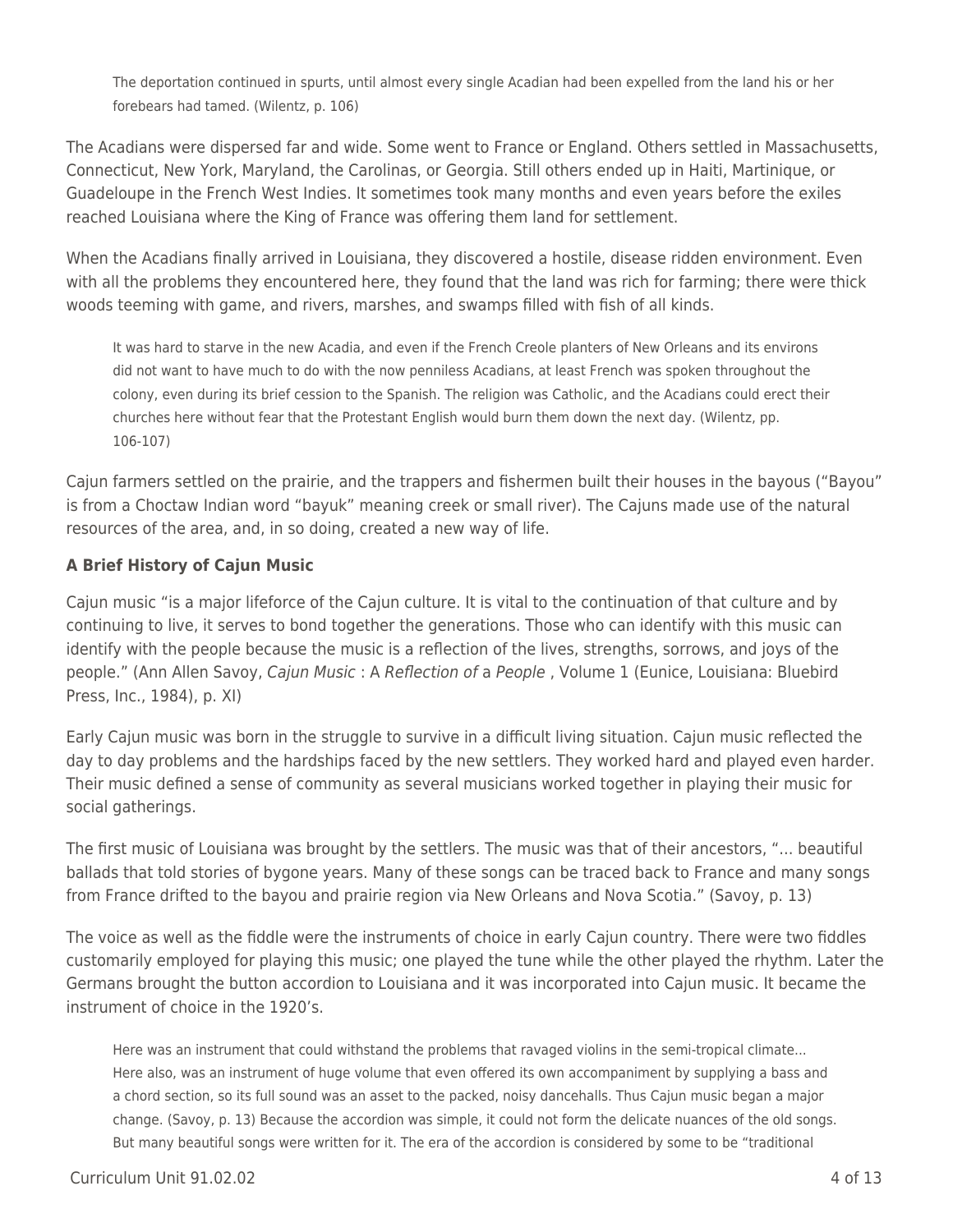Cajun music." (Savoy, p. 13)

The Cajuns also started using a guitar for rhythm. A typical Cajun band was made up of a fiddle, an accordion, and a guitar or triangle for rhythm. In the 1930's the accordion began to lose its popularity due to the influence of hillbilly music which was introduced during the discovery of oil in Louisiana. During World War II the typical Cajun band consisted of the fiddle, the guitar, the upright string bass and drums. Sometimes mandolins and banjos were included.

After World War II, accordions became popular again. "Not only was the availability of the accordions the reason for this instrument's regained popularity, but Cajun national pride was in full bloom; those who had left during the war saw that the Cajuns were as 'good as anyone else,' and they had longed for the symbols of their homeland." (Savoy, p. 14)

As soldiers, the Cajuns were used to translate and to act as liaisons with the French allies. The Cajuns were amazed that the language they were forbidden to speak outside their homes in Louisiana, was not only acceptable but respected by everyone they met. They felt very important because they could contribute something unique to the war effort—their language. Their renewed pride in their culture manifested itself in their music when they came home. They wanted their music played and sung the way it had been before World War II. Nevertheless, changes occurred in the music after the War.

An important structural change was the phasing out of the 'bridges' used in the old songs. A 'bridge' is an alternate tune (usually formed by omitting the second chord of the melody) used to break up the monotony of one or two instruments repeating the melody over and over again. The addition of the steel guitar as a third lead instrument omitted the need for an alternate melody since enough variety was already offered by the increased instrumentation. (Savoy, p. 14)

#### **Creole and Zydeco Music**

"Creole" originally meant a person of French, Spanish, or Portuguese descent born in the United States. Its meaning subsequently changed to a person of mixed ancestry-European and Black, who speaks the Creole language (a mixture of African and French). The latter definition of a person of mixed ancestry who speaks Creole is preferred by the Blacks in southern Louisiana.

Slaves were brought to Louisiana from the west coast of Africa between 1719 and 18O9; 'Gens libres de couleur' (free people of color) came to and developed in Louisiana before and after the Haitian revolution; French planters exiled from Cuba in 1810 brought Caribbean French slaves with them; blacks from Virginia and Maryland also came to Louisiana, Slavery, though common in eastern Louisiana, was practiced on a small scale in the Cajun part of Louisiana. Many blacks found work as tenant farmers among the hard working Cajuns after their release from slavery. To the Cajun culture these people of many nations brought spices, new language elements, culinary arts, and rhythmic influences to the music. (Savoy, p. 304)

Early Creole music was made without instruments because instruments cost money. Therefore the Creole musicians used what they had, their bodies, their voices, or simple instruments made from ordinary household items to make their music. "When instruments became available the black Creoles were among the earliest to master the accordion. The early available recordings of Creole musicians show a closeness in style to the Cajun musicians." (Savoy, p. 304)

The early singers were mainly women who sang old ballads or story songs that came from Old World sources,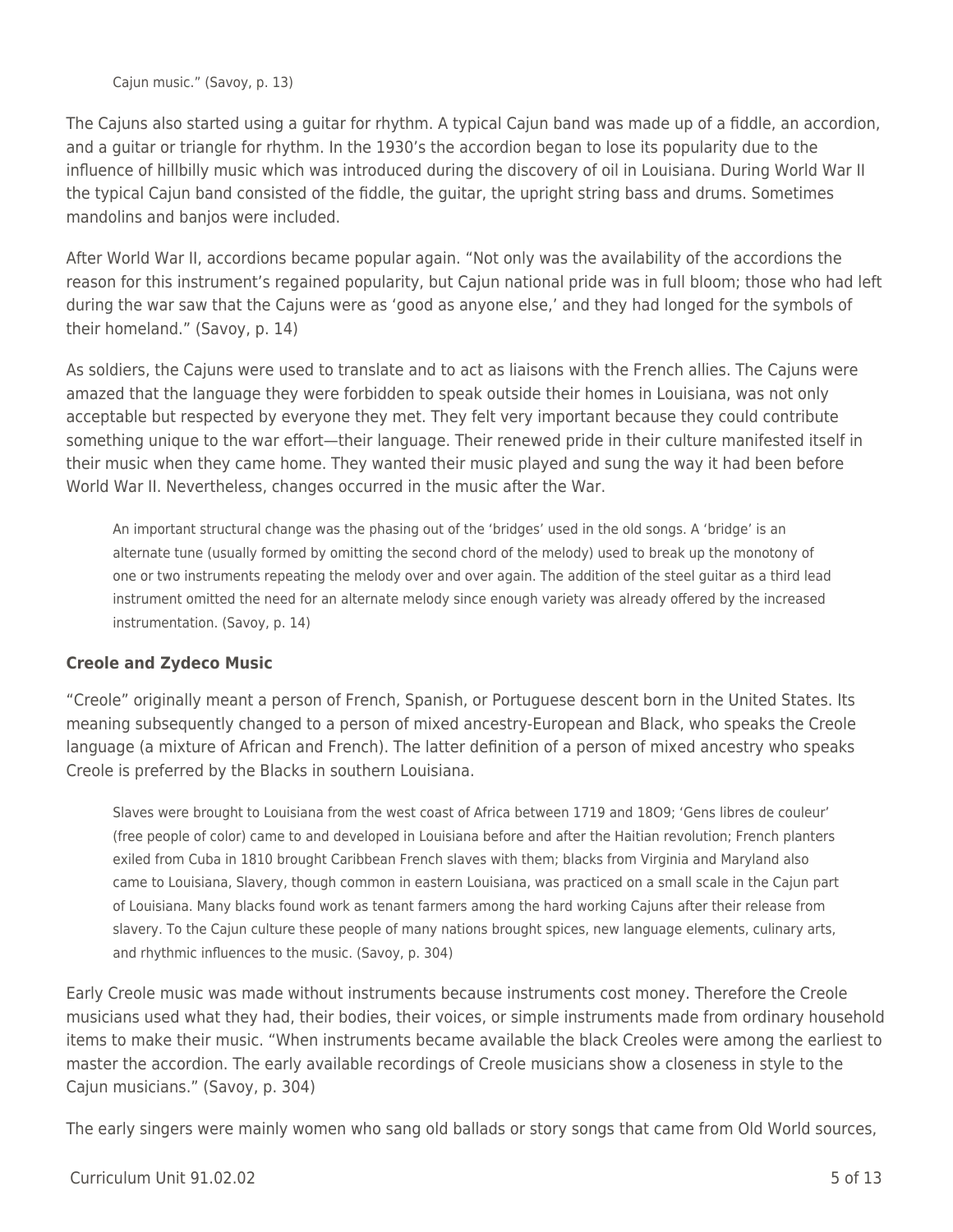brought over by French and Spanish settlers. Other singers were called "juré singers" who sang inspirational songs praising God with hand clapping, foot timing, calling and singing testimonies to God. Surrogate instruments were sometimes used such as mule jaws or bones, washboards, and sticks rubbed on wood.

After World War II rhythm and blues and other instrumental music influenced black Creole music. The washboard was replaced by corrugated steel vests. French songs were played faster, and the words of songs were simplified. There were changes in rhythm also. "La-la" music was characteristic of this period of Creole music. "La-la" music is fast French dance music with a rhythm and blues influence. Single row and triple row accordions were the instruments of choice for "la-la" music. "'Zydeco' is really the expression that replaced 'la-la' and 'pic-nic' in referring to a dance or the music played at a dance." (Savoy, p. 305)

## **THE CAJUN FAMILY AND ITS MUSIC**

For the Cajun family, music is a way of life. The musicians are primarily self-taught, using borrowed or very inexpensive instruments. The bands are made up of family members, girls and boys, women and men. The songs are based on family traditions, and the same songs are sung within the family for generations.

Music has been important to Cajun families since they arrived in Louisiana. After a long day's work building houses, or plowing the fields, "families would gather... to sing *complaintes*, the long unaccompanied story songs of their French heritage. They adapted old songs to reflect the Louisiana experience. They sang children's songs, drinking songs, and lullabies in the appropriate settings and developed play-party ditties for square and round dancing... They filled the loneliest nights in the simplest cabins with wisdom and art." (Barry Jean Ancelet, The Makers of Cajun Music Musiciens cadiens et créoles (Austin, Texas: University of Texas Press,984), pp. 21-22)

No holiday is complete without music. The Cajuns have special songs for Christmas and for Mardi Gras (Shrove Tuesday). They celebrate their holidays enthusiastically and play their music, or sing, or dance with gusto. Even common events such as a "boucherie" (hog butchering), for example, are celebrated with music.

## **MEET JOE AND CLéOMA FALCON: TYPICAL CAJUN MUSICIANS**

In Joe Falcon's family hardworking farmers eked out a sparse existence raising cotton and sugarcane. When Joe was seven years old his father bought him an accordion, which he taught himself to play. He competed in accordion contests and often won. One day, when he was a young teenager, he brought his accordion to a dance, and was asked to sit in with the band. Thus his career began.

Joe was friendly with Amédée Breaux. He spent a lot of time with Amédée's band playing the triangle while Amédée played the accordion. Amédée's sister, Cléoma, played the guitar in Amédée's band. She soon played the rhythm guitar while Joe played the accordion in the dancehalls. They were married and made their musical partnership a permanent one.

In the late 1920's when Louisiana was blooming with some of the finest Cajun music and the accordion was, for the first time, the 'king' instrument, the musical team of a feisty, tough young man and his beautiful wife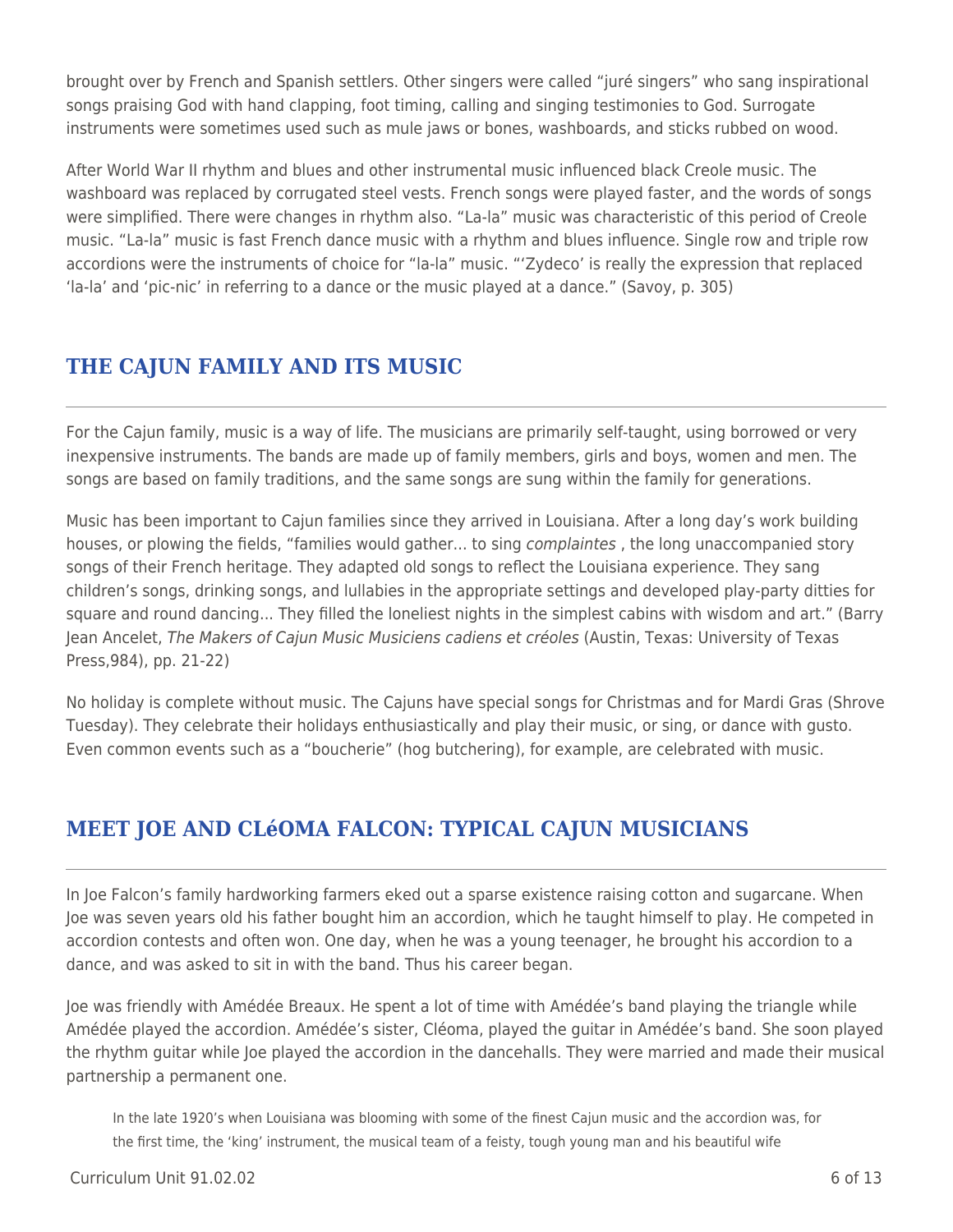electrified the Cajun dancehall scene. Joe and Cléoma Falcon's popularity was outstanding and they packed the dancehalls from Lafayette to East Texas. The curiosity of a woman playing the guitar in a dancehall at a time when the family unit formed the law in the community was a shock to the people of southwest Louisiana. (Savoy, p. 90)

Joe and Cléoma's band was made up of family members. The band had a powerful sound played by an accordion, fiddle, steel guitar, and washboards. Its songs were predominantly old songs that were part of the family's heritage.

Cléoma's voice was in the middle range. She sang with a lot of emotion. "Her favorite themes were the sorrows of being taken away from one's family and lost love. Besides the traditional songs of the past, Cléoma would translate popular western songs into French." (Savoy, pp. 91-92) She and Joe also sang some black blues songs to fill out their repertoire.

Cléoma died in 1941 in mysterious circumstances. She had had an accident three years earlier when her sweater was caught on a car, and she was dragged a quarter of a mile and injured badly. She never recovered from the traumatic experience, and died at thirty-six years of age.

Joe continued to play with his band, but not with the interest he had shown before Cléoma's death. His second wife, Theresa, joined the band a few years later. She played the drums and sang until Joe stopped making public appearances. Joe died in 1965.

Joe and Cléoma's records are still well loved in Louisiana and Joe Falcon's style of playing the accordion, though not technically as outstanding as others who followed, is considered to be a standard—a definition of traditional Cajun accordion playing. (Savoy, p. 91)

## **STUDYING CAJUN MUSIC THROUGH OBJECT ANALYSIS**

Joe and Cléoma Falcon's music will serve as examples of how to study music using an object analysis approach. First we will study the record album, and then we will study the lyrics of one song. The music will not be analyzed at this time as more research is needed.

We are looking at an album cover entitled "Cléoma B. Falcon: A Cajun Music Classic" put out by JADFEL Record Company in 1983. In describing this album we would say that it is approximately 12" X 12", a perfect square. It weighs about 10 ounces with the record inside. It is made of paper with ink on it. What we would call the front of the album has words in the center: "Cléoma B. Falcon A Cajun Music Classic, along with some other letters and numbers in the upper right hand corner: JADFEL LP-101. The words "Cléoma B. Falcon" form an arch over a rather large circle with a picture of a woman holding a guitar. The other words "A Cajun Music" are in a straight line underneath the picture, with "Classic," also in a straight line underneath "A Cajun Music."

The picture of the woman in the center appears to be a photograph. The circle is defined, but by a fuzzy outline. The woman has her hair parted in the middle. It is dark and curly. She seems to be wearing an earring in her left ear. She has a beaded necklace around her neck, and is wearing a soft dress with a frill of some kind on her left shoulder. She is young and pretty. She is holding a large guitar with both hands poised to play, even though we only see her right hand ready to pick the strings or strum them. The guitar has six strings. It appears to have a small border outlining its shape.

 $C$ urriculum Unit 91.02.02  $\qquad \qquad$  7 of 13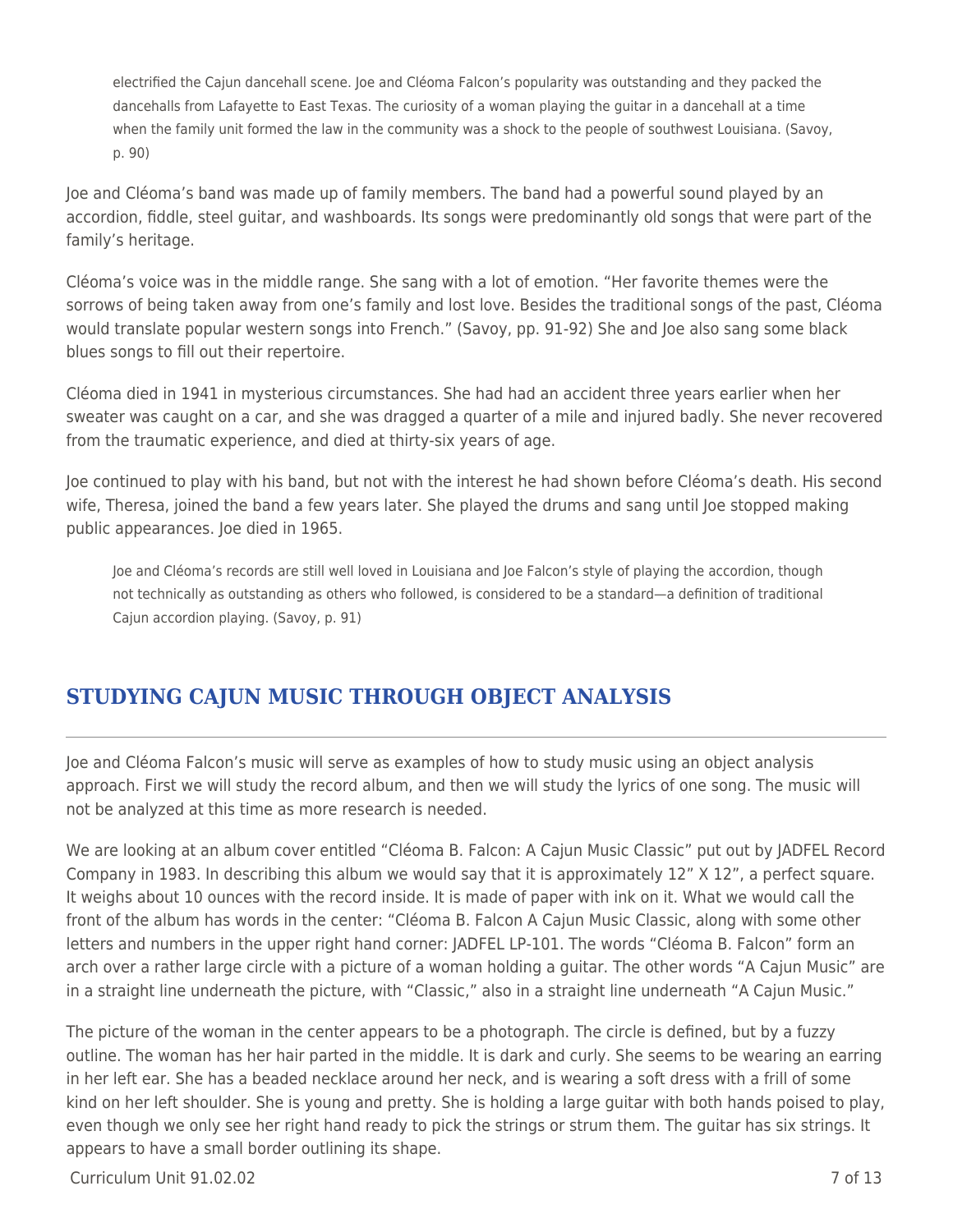On the back of the album, there are many more words in different styles of printing, and a rectangular picture in the upper left hand corner. This picture is a more complete photograph than the one on the front cover. It seems that the picture on the front is a blow-up of the woman in the picture on the back. In this picture we see all of the woman. She is sitting on a chair or a stool with three legs, which appear to have two sections separated by circular designs. Her dress is short, with lace on the bottom. The frill on her left shoulder now seems to be a long scarf going down below her waist with a cloth flower on her shoulder either holding the scarf or part of it. Her left hand is holding the neck of the guitar with her fingers holding certain strings. She is wearing high heeled shoes.

There is a man in the picture also. He is seated to the left of the woman. He is seated on a very large chair, rectangular in shape with four legs, stretchers holding the legs together, and a back which comes up to the middle of the man's back. It appears to be all wood with some very simple designs made with the wood, on the legs, the stretchers, and on the back.

The man is good-looking and the woman is beautiful. He appears to be taller than the woman, and much larger physically. His hair is parted in the middle and lies close to his head. He is dressed up in a suit with wide lapels on the jacket. The lapels appear to have a trim outlining the shape of the lapels. The pants have cuffs with a trim similar to that on the lapels. He is wearing a plain white shirt and a striped tie. His shoes seem to be made of soft leather, but they are not dressy. He is holding an accordion which seems to be a one row accordion. He is holding the accordion with both hands as if he is ready to play.

In back of the two people there seems to be a stage backdrop. There is a building in the background behind the man, and at least one other large object, perhaps a bench, which is located behind the woman.

Underneath the picture is the title: "1928 Photo of Cléoma and Joe Falcon Photo courtesy of their daughter, Lu Lu Falcon Langlinais." Under the title are five paragraphs telling about the people in the picture. On the right hand side there are twelve songs listed with the titles in French and English and the credits for each song. There is also a paragraph thanking a collector for his recordings which were used to put this album together.

The album is buff colored, perhaps a pinky beige, with brown lettering. It is not shiny. The pictures have light areas which are beige, the same as the album cover. The pictures' dark areas are the same brown as in the lettering. The sepia tones give the pictures and the album a feeling of a time long past. The woman and the man stand out from the background as they are lighter and more clearly defined. The woman is lighter than the man and she is highlighted by a plain light area in the background of the pictures.

There is a feeling of antiqueness on both sides of the album cover. The lack of shine in the material of the album cover, and the sepia tones give one the feeling that one is looking at a daguerreotype or a very old photograph. The fuzziness around the picture on the front cover, and in the background of the picture on the back cover make one think that the pictures are much older than they are. The fancy printing of the title of the album evokes a feeling of antiquity as well. In addition, the hairstyles of the two people in the picture, as well as their clothes and their instruments, vice strong evidence of the age depicted.

For the deductive phase of the study of the album cover, one may conclude that the era depicted is important and is revered. The person who created this cover is nostalgic for a time long past where pretty women and hand some men played beautiful music on guitars and accordions for special occasions.

The woman and man are not equal. The woman is set apart from the man by the long neck of the guitar, as well as by the light area behind her. She is the focus of this album. He is included because he is important to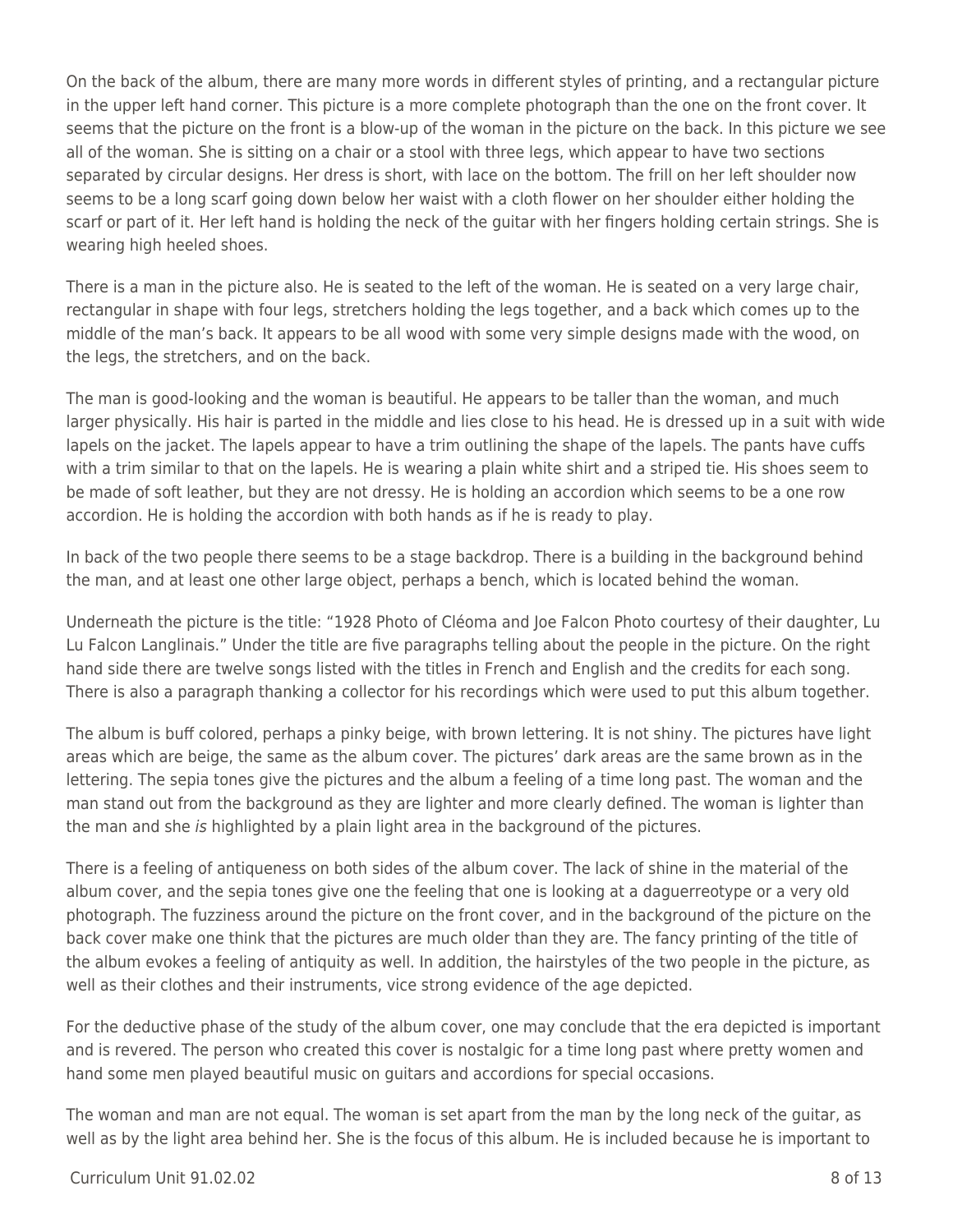her and to the music. His importance is indicated by his equality of size with the woman; the same color for his clothes as for hers; his musical instrument which covers as large a part of his body as her instrument does to her; and the size of his chair as well as the turning of the chair toward the woman and toward the person who is looking at the album.

Speculation about the relationship between the man and the woman and their music leads one to ask the following questions: Where are the man and the woman? In what century or year is the event taking place? Why are they there? Who are the man and the woman? Are they related or not? Are they married or not? Do they only play the instruments shown in the photograph? Do they play together or separately? Are they equal as performers? Do they write their own music? Does one of them play and the other plays and sings? Are they famous?

The hypotheses to be tested are: The man and the woman are on a stage somewhere; Because of their oldfashioned hairstyles and clothes the man and the woman might be living in the early Twentieth Century, perhaps in the 1920's or 1930's; They are in this place to perform, to play their instruments and perhaps sing; Because there is no written music to be seen in the photograph, one might assume that the people know their music by heart; The man and the woman may be related or married, or not but they are connected by their music; They play the instruments they are holding but there is no apparent evidence that they play other instruments; The people play together; The man and the woman are not equal as performers; One cannot tell from the photograph if the man and the woman write their own music, or if one of them plays and sings, or if they both play and sing; They are famous.

The speculations and the hypotheses above lead one to the paragraphs below the picture on the back of the album. We learn that this album was put together by Cléoma's great nephew as a tribute to her and to her husband Joe Falcon and their music. "Aunt Cléoma deserves the spotlight for once. Listen to her extraordinary sounding vibrato voice as she sings beautiful Cajun and Cajun interpreted songs... Enjoy the songs as they roll from her heart to her lips as she strums her guitar to the accompaniment of her husband (Joe Falcon) on the accordion and Cléopha Breaux (her brother) on the fiddle. Truly a classic collection of pure, authentic Cajun music." (Johnnie Allan, Cléoma B. Falcon A Cajun Music Classic , (Lafayette, La.: JADFEL Record Co., 1983), rear cover) One might read Ann Allen Savoy's book entitled Cajun Music A Reflection of a People (see Bibliography) for more detailed information about Joe and Cléoma Falcon.

To her great nephew, Cléoma Falcon was extraordinarily special. He admires what she and Joe accomplished with their style of Cajun music. He wants the listeners to appreciate their music as he does.

The lyrics of one of Joe and Cléoma Falcon's songs can be analyzed using the object analysis method. The song is called "Léve tes fFnetres haut" (Raise My Window High—in standard English translation the title would be: Raise Your Windows High). In looking at the sheet music (see Appendix), we notice that the tune is in the key of G and played in 2/4 time. The French words and the English translation contain the main interest for the observer. A musician might be more interested in the music, however. One may listen to the song (on tape and on file at the Yale New Haven Teachers Institute Office, 53 Wall Street, New Haven, Connecticut 06511) to hear the melody and the words of the song.

To describe "LEve tes fenFtres haut," we can say that the song has four verses of unequal lengths. The lines do not rhyme, but there are repetitions of words and whole lines. There are letters missing from words and some very different than traditional French grammatical constructions. There seems to be a progression from one verse to the next, with the last verse summing up what was said before, and bringing the problem to a resolution.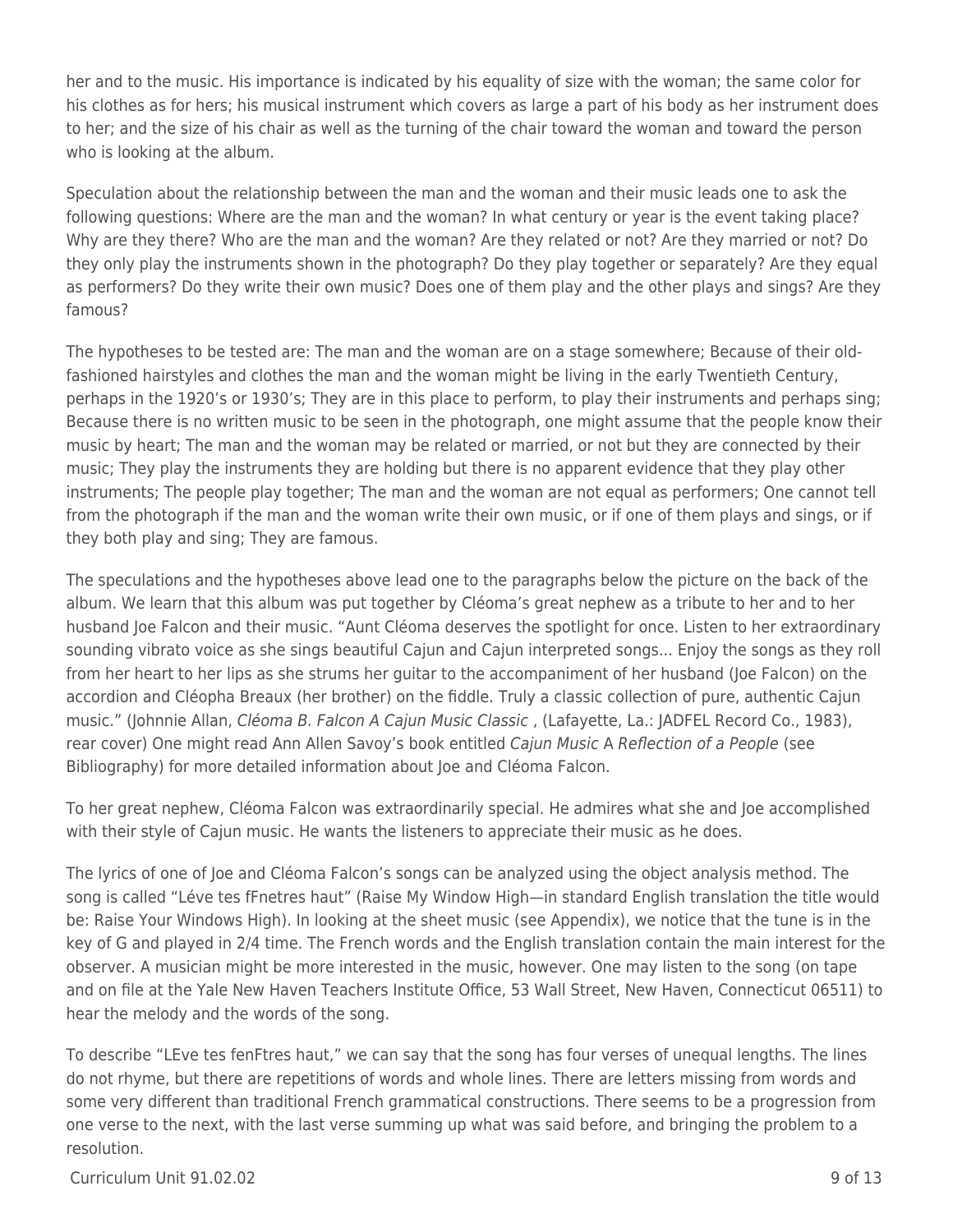In the first verse the person telling the story asks another person to open the windows wide when he comes, and when the narrator leaves, the other one must cry. The second verse tells about the narrator getting drunk a great many days, especially this particular night that the song is being sung. A switch takes place in the third verse where the singer discusses working very hard for very little money. His wife takes most of it, leaving him with the change. Finally, the fourth verse asks the listener to give the singer her right hand if she doesn't want him, and if she doesn't, he doesn't want her either.

"Léve tes fenFtres haut" is a good example of Cléoma Falcon's most interesting songs. Singing about unrequited love suits her emotional singing style. It is interesting to note that in this song Cléoma sings a male role. One might say that gender in Cléoma's songs is unimportant because she is singing about the human experiences which can happen to men and women.

A careful look at the French lyrics reveals some characteristics of Cajun French. "Je" (I) is frequently written without the "e" when it is followed by a consonant: "j'suis (I am)." In standard French "je" drops the "e" only when it is followed by a vowel. "Moi" is used a great deal: "quand tu vois moi venir..." (when you see me coming...); "Si moi je..." (If I...); and "Ma femme prend la piastre et moi faut je fais avec les sous" (My wife takes the dollars and I have to make do with the coins). "Moi" is an emphatic pronoun underscoring the importance of "I." In standard French the correct use of "moi" is found in "Si moi je..." Cajun French has used "moi" differently in the other two examples. In standard French, the line "quand tu vois moi venir" would be written "quand tu me vois venir;" and the line "Ma femme prend la piastre et moi faut je fais avec les sous" would be written "Ma femme prend fasse avec les sous" or, "Ma femme faut faire avec les sous." In the second verse a reflexive verb is conjugated with "avoir" instead of "Ftre" in the passé composé: "Je m'ai saoulé..." instead of "je me suis enivré." These differences of language make Cajun French more colorful and vibrant, not incorrect.

The other songs from the album "Cléoma B. Falcon A Cajun Classic" contain equally fascinating lyrics as "Léve tes fenFtres haut." After listening to these songs and studying them linguistically, one might begin to understand the Cajun soul.

### **STRATEGIES AND SAMPLE LESSON PLANS**

In order to attain the objectives mentioned above, it is necessary for the teacher to become better versed in the culture of the Cajuns. Please refer to the bibliography for several excellent sources of information on the history and culture of the Cajuns, as well as their music. Also, please refer to my other two units (see Bibliography) for many other ideas for teaching about the Cajuns.

### **SAMPLE LESSONS**

**Objective** To analyze a Cajun song, using the object analysis method.

**Procedure** The teacher sets the stage by explaining to the students that they are going to learn about Cajun culture through a study of their music. (They will have learned about the Cajuns' history and life in Louisiana in previous lessons.)

 $C$ urriculum Unit 91.02.02  $\qquad \qquad$  10 of 13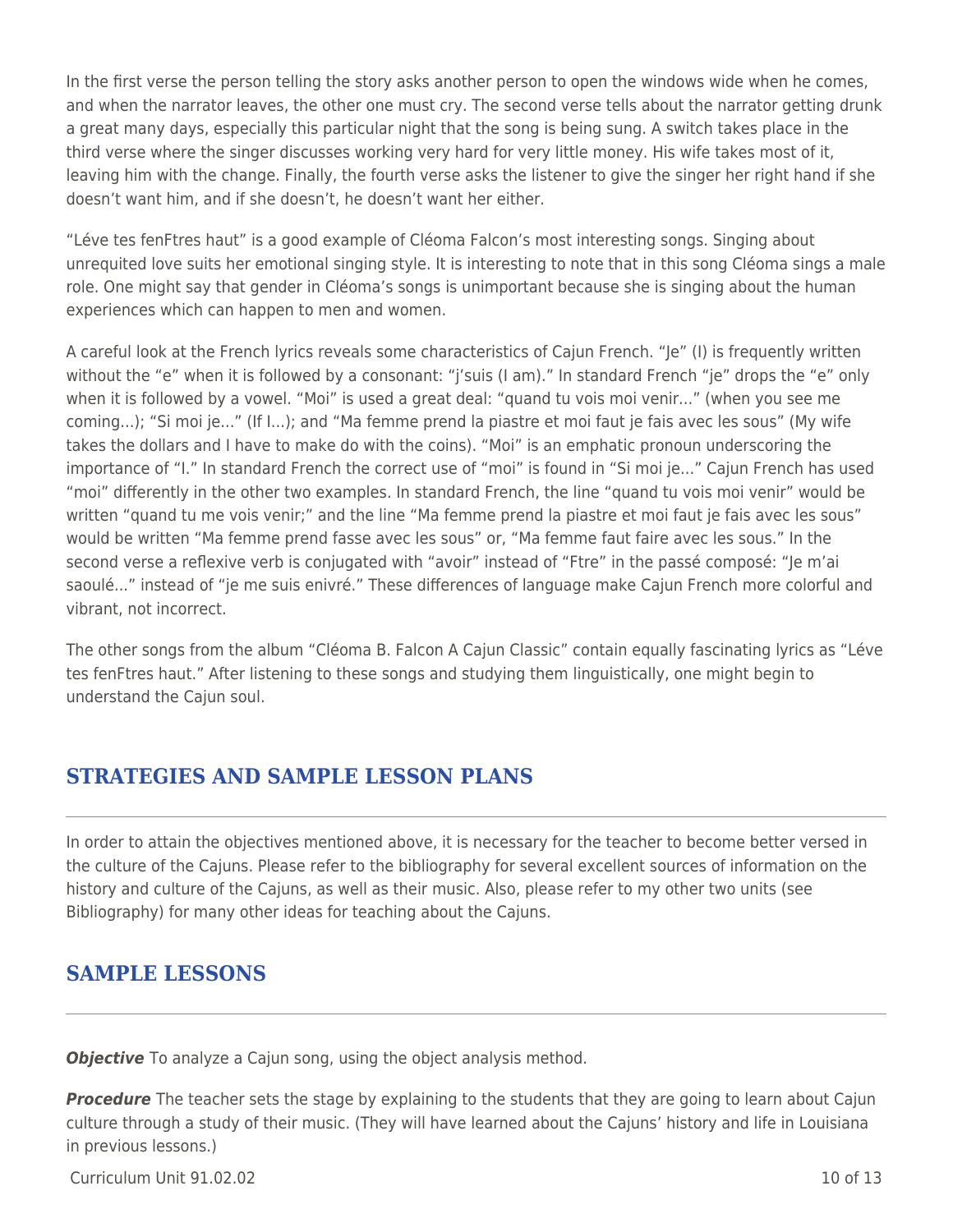The teacher will play the song on tape for the students several times, asking them to listen closely to the music. The students will be asked what instruments they can recognize, and how the music makes them feel, as the music is played. A list of feelings and a list of

1. instruments can be written on the blackboard or overhead projector as they are mentioned. The lists could be written in French or English. These lists should be saved for further discussions.

The song is played again for students to discover words, phrases, and sentences that they

- 2. know. Another list may be compiled of the recognized language expressions, and what they mean in English.
- 3. The teacher hands out the French lyrics to the song. The students read the song to themselves as it is played once more.
- 
- 4. The students take turns reading the lyrics out loud.
- 5. The students work together in small groups to determine the meaning of the lyrics.
- The students study the lyrics for differences between Cajun French and standard French. 6. This activity can be done in small groups.
- 7. The students study the lyrics for cultural information.
	- If there is more than one version of a particular song, the students can compare and contrast
- 8. the versions, especially if they are from different French-speaking groups (Cajun, Creole, Zydeco, French Canadian, or French).
- 9. Students may compare a Cajun song with a traditional French translation of its lyrics.
- 10. Some students may want to learn the song and perform it for an audience.
- 11. Other students may want to learn a typical Cajun dance that might be performed with the song.

### **Teacher Bibliography**

Bauman, Harriet J. "The Cajuns: Natives With a Difference!" Immigrants and American Identity Curriculum Units by Fellows of the Yale-New Haven Teachers Institute, Volume II (53 Wall Street, New Haven, Connecticut: Yale-New Haven Teachers Institute), 1988.

This unit is the second in a series of units on the Cajuns that I have written. It uses the poem "Evangeline" by Henry Wadsworth Longfellow as a means of studying Cajun culture. Many student-centered activities are included in the unit.

Bauman, Harriet J. and John C. Warner. "The Preservation of a Heritage: A Study of the Acadians" Cross Cultural Variation in Children and Families Curriculum Units by Fellows of the Yale New Haven Teachers Institute, Volume VI (53 Wall Street, New Haven, Connecticut: Yale-New Haven Teachers Institute), 1983.

The first unit in a series on the Acadians and Cajuns. It gives useful background information on both the Acadians and the Cajuns, as well as a somewhat detailed look at their houses, customs, holidays, food, etc. There are several useful student activities included in this unit.

Broven, John. South to Louisiana: the Music of the Cajun Bayous (Gretna, Louisiana: Pelican Publishing Company), 1983.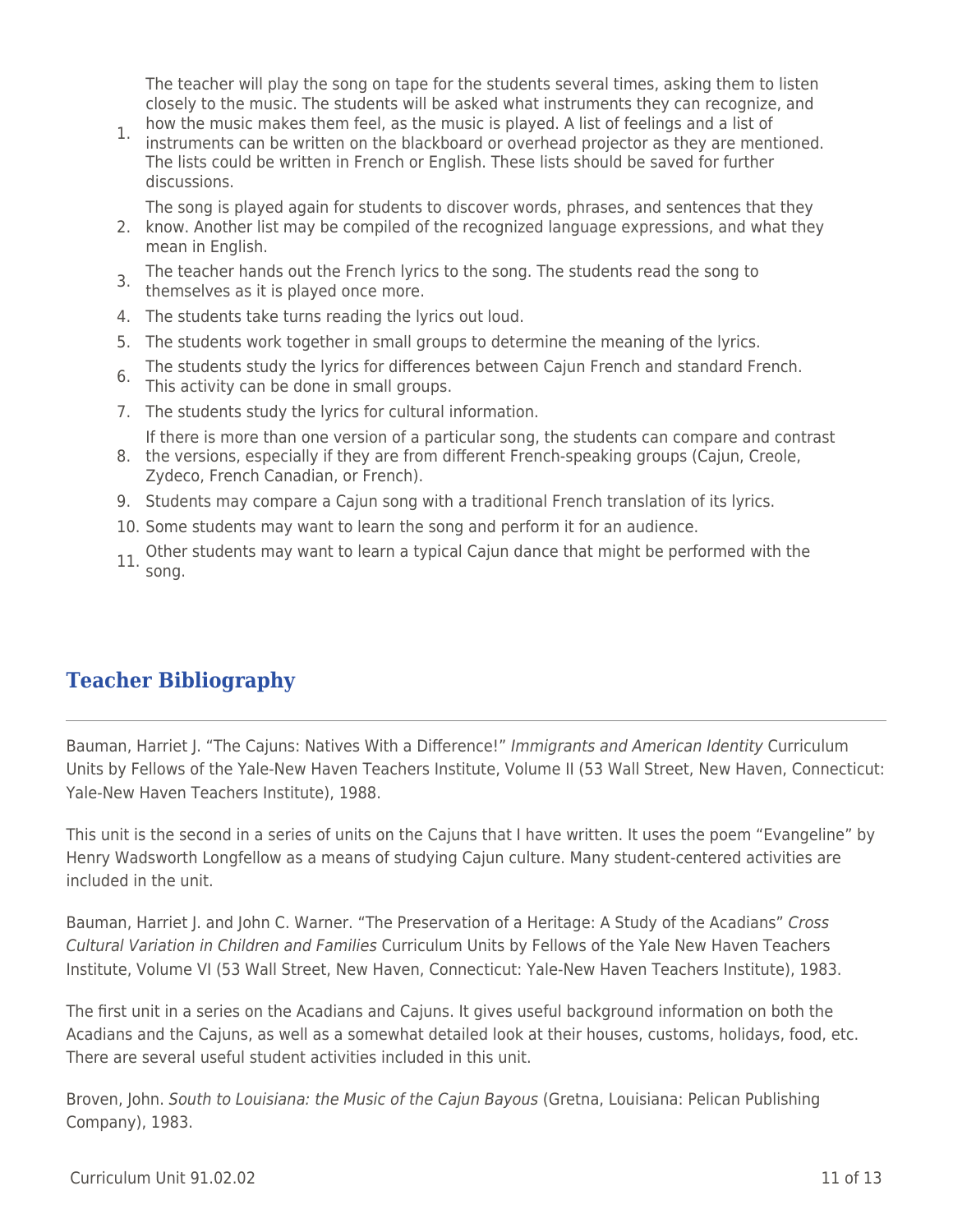A good source of information about popular music in Louisiana, particularly Cajun music.

Dupont Jean-Claude. Histoire populaire de l'Acadie (Montréal: Leméac), 1979.

Interesting information about the Acadians' social life and customs and the Cajuns' social life and customs. There is a useful list of films on page 435.

Prown, Jules David. "Style as Evidence" (The Henry Francis du Pont Winterthur, Museum), 1980.

Good background explanation with reasons for studying a culture's objects.

Prown, Jules David. "Mind in Matter: An Introduction to Material Culture Theory and Method" (The Henry Francis du Pont Winterthur Museum), 1982.

This article explains the techniques for studying a cultural object. An important source for how to learn about a culture. Both of Prown's articles give the teacher new tools for teaching.

Reed, Revon. L‰che pas la patate: portrait des Acadiens de la Louisiana (Montréal: Editions Parti pris), 1976. This whole book is interesting, particularly the chapters on language, customs, and music.

### **Student Bibliography**

Allan, Johnnie. "Cléoma B. Falcon: A Cajun Music Classic" (Lafayette, Louisiana: JADFEL Record Company), 1983.

This record is the source of the songs studied for this unit. It is on tape and on file at the Yale-New Haven Teachers Institute, 53 Wall Street, New Haven, Connecticut 06511.

Ancelet, Barry Jean. The Makers of Cajun Music Musicians cadiens et créoles (Austin, Texas: University of Texas Press), 1984.

A history of Cajun music, with interviews with famous musicians, as well as interesting photographs. It is written in French and English and can be used for cultural readings in the classroom. An important resource for teaching about the Cajuns and their music.

Butler, Joseph T. Jr. "Bayou Lafourche" Travel/Holiday magazine, March, 1978.

An informational account of life today in southern Louisiana. It ends with short blurbs describing five fairs or festivals typical of the region.

Casanova, Jacques-Donat and Armour Landry. America's French Heritage (La Documentation FranCaise and the Quebec Official Publisher), 1976.

A very well written book with short chapters divided into five categories. All of the book is useful, but read "Louisiana the Beautiful," "Forced Exodus," and the whole section entitled "The Urge to Explore."

Ramsey, Carolyn. Cajuns on the Bayous (New York: Hastings House Publishers), 1957.

Curriculum Unit 91.02.02 12 of 13